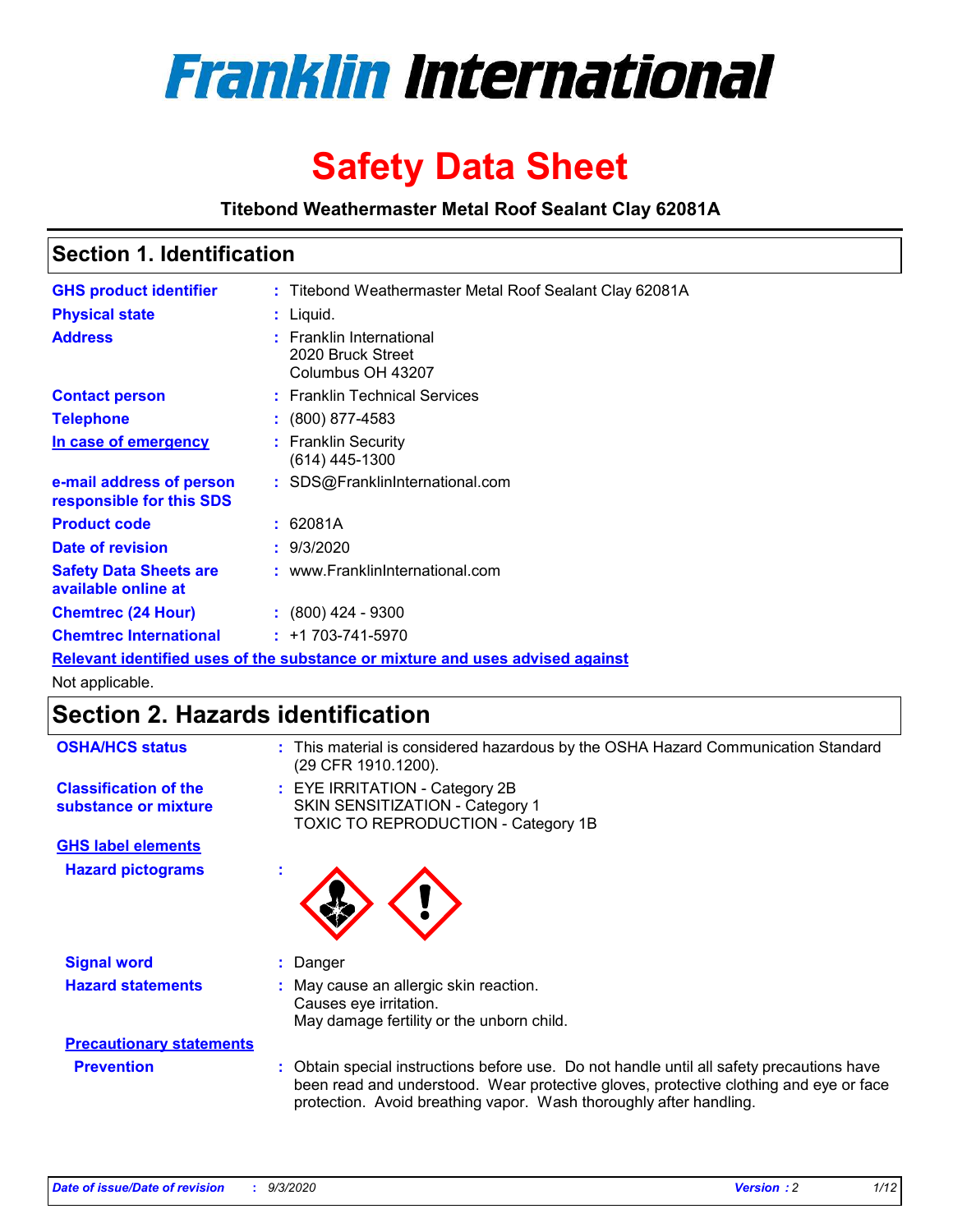### **Section 2. Hazards identification**

| <b>Response</b>                            | : IF exposed or concerned: Get medical advice or attention. Wash contaminated clothing<br>before reuse. IF ON SKIN: Wash with plenty of water. IF IN EYES: Rinse cautiously<br>with water for several minutes. Remove contact lenses, if present and easy to do.<br>Continue rinsing. If eye irritation persists: Get medical advice or attention. |
|--------------------------------------------|----------------------------------------------------------------------------------------------------------------------------------------------------------------------------------------------------------------------------------------------------------------------------------------------------------------------------------------------------|
| <b>Storage</b>                             | : Store locked up.                                                                                                                                                                                                                                                                                                                                 |
| <b>Disposal</b>                            | : Dispose of contents and container in accordance with all local, regional, national and<br>international regulations.                                                                                                                                                                                                                             |
| <b>Hazards not otherwise</b><br>classified | : Product generates methanol during cure.                                                                                                                                                                                                                                                                                                          |

## **Section 3. Composition/information on ingredients**

| <b>Substance/mixture</b> |  | Mixture |
|--------------------------|--|---------|
|--------------------------|--|---------|

| <b>Ingredient name</b>       | $\frac{9}{6}$ | <b>CAS number</b> |
|------------------------------|---------------|-------------------|
| 3-aminopropyltriethoxysilane | ≤3            | 919-30-2          |
| Dibutyltin dilaurate         | ∣≤0.3         | 77-58-7           |

Any concentration shown as a range is to protect confidentiality or is due to batch variation.

**There are no additional ingredients present which, within the current knowledge of the supplier and in the concentrations applicable, are classified as hazardous to health or the environment and hence require reporting in this section.**

**Occupational exposure limits, if available, are listed in Section 8.**

### **Section 4. First aid measures**

| <b>Description of necessary first aid measures</b> |                                                                                                                                                                                                                                                                                                                                                                                                                                                                                                                                                                                                                                                                                                                                                                           |
|----------------------------------------------------|---------------------------------------------------------------------------------------------------------------------------------------------------------------------------------------------------------------------------------------------------------------------------------------------------------------------------------------------------------------------------------------------------------------------------------------------------------------------------------------------------------------------------------------------------------------------------------------------------------------------------------------------------------------------------------------------------------------------------------------------------------------------------|
| <b>Eye contact</b>                                 | : Immediately flush eyes with plenty of water, occasionally lifting the upper and lower<br>eyelids. Check for and remove any contact lenses. Continue to rinse for at least 10<br>minutes. If irritation persists, get medical attention.                                                                                                                                                                                                                                                                                                                                                                                                                                                                                                                                 |
| <b>Inhalation</b>                                  | : Remove victim to fresh air and keep at rest in a position comfortable for breathing. If<br>not breathing, if breathing is irregular or if respiratory arrest occurs, provide artificial<br>respiration or oxygen by trained personnel. It may be dangerous to the person providing<br>aid to give mouth-to-mouth resuscitation. Get medical attention. If unconscious, place<br>in recovery position and get medical attention immediately. Maintain an open airway.<br>Loosen tight clothing such as a collar, tie, belt or waistband. In case of inhalation of<br>decomposition products in a fire, symptoms may be delayed. The exposed person may<br>need to be kept under medical surveillance for 48 hours.                                                       |
| <b>Skin contact</b>                                | : Wash with plenty of soap and water. Remove contaminated clothing and shoes. Wash<br>contaminated clothing thoroughly with water before removing it, or wear gloves.<br>Continue to rinse for at least 10 minutes. Get medical attention. In the event of any<br>complaints or symptoms, avoid further exposure. Wash clothing before reuse. Clean<br>shoes thoroughly before reuse.                                                                                                                                                                                                                                                                                                                                                                                     |
| <b>Ingestion</b>                                   | : Wash out mouth with water. Remove dentures if any. Remove victim to fresh air and<br>keep at rest in a position comfortable for breathing. If material has been swallowed and<br>the exposed person is conscious, give small quantities of water to drink. Stop if the<br>exposed person feels sick as vomiting may be dangerous. Do not induce vomiting<br>unless directed to do so by medical personnel. If vomiting occurs, the head should be<br>kept low so that vomit does not enter the lungs. Get medical attention. Never give<br>anything by mouth to an unconscious person. If unconscious, place in recovery position<br>and get medical attention immediately. Maintain an open airway. Loosen tight clothing<br>such as a collar, tie, belt or waistband. |
| Most important symptoms/effects, acute and delayed |                                                                                                                                                                                                                                                                                                                                                                                                                                                                                                                                                                                                                                                                                                                                                                           |
| <b>Potential acute health effects</b>              |                                                                                                                                                                                                                                                                                                                                                                                                                                                                                                                                                                                                                                                                                                                                                                           |
| Eye contact                                        | : May cause eye irritation.                                                                                                                                                                                                                                                                                                                                                                                                                                                                                                                                                                                                                                                                                                                                               |
| <b>Inhalation</b>                                  | : No known significant effects or critical hazards.                                                                                                                                                                                                                                                                                                                                                                                                                                                                                                                                                                                                                                                                                                                       |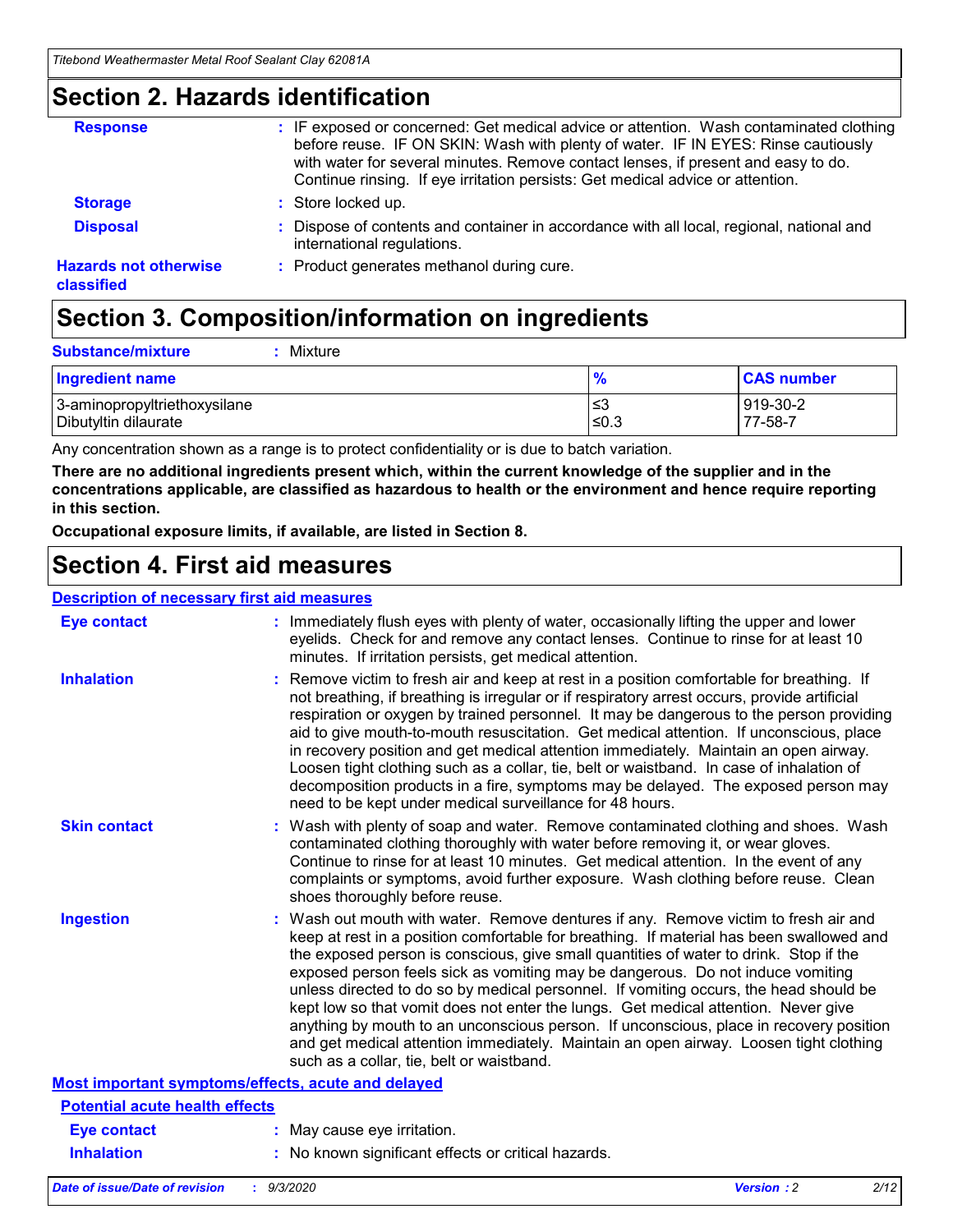| l itebond Weathermaster Metal Roof Sealant Clay 62081A |                                                                                                                                                                                                                                                                                                                                                                                                                 |
|--------------------------------------------------------|-----------------------------------------------------------------------------------------------------------------------------------------------------------------------------------------------------------------------------------------------------------------------------------------------------------------------------------------------------------------------------------------------------------------|
| <b>Section 4. First aid measures</b>                   |                                                                                                                                                                                                                                                                                                                                                                                                                 |
| <b>Skin contact</b>                                    | : May cause skin irritation.                                                                                                                                                                                                                                                                                                                                                                                    |
| <b>Ingestion</b>                                       | : No known significant effects or critical hazards.                                                                                                                                                                                                                                                                                                                                                             |
| <b>Over-exposure signs/symptoms</b>                    |                                                                                                                                                                                                                                                                                                                                                                                                                 |
| <b>Eye contact</b>                                     | : Adverse symptoms may include the following:<br>irritation<br>watering<br>redness                                                                                                                                                                                                                                                                                                                              |
| <b>Inhalation</b>                                      | : Adverse symptoms may include the following:<br>reduced fetal weight<br>increase in fetal deaths<br>skeletal malformations                                                                                                                                                                                                                                                                                     |
| <b>Skin contact</b>                                    | Adverse symptoms may include the following:<br>irritation<br>redness<br>reduced fetal weight<br>increase in fetal deaths<br>skeletal malformations                                                                                                                                                                                                                                                              |
| <b>Ingestion</b>                                       | : Adverse symptoms may include the following:<br>reduced fetal weight<br>increase in fetal deaths<br>skeletal malformations                                                                                                                                                                                                                                                                                     |
|                                                        | Indication of immediate medical attention and special treatment needed, if necessary                                                                                                                                                                                                                                                                                                                            |
| <b>Notes to physician</b>                              | : In case of inhalation of decomposition products in a fire, symptoms may be delayed.<br>The exposed person may need to be kept under medical surveillance for 48 hours.                                                                                                                                                                                                                                        |
| <b>Specific treatments</b>                             | : No specific treatment.                                                                                                                                                                                                                                                                                                                                                                                        |
| <b>Protection of first-aiders</b>                      | : No action shall be taken involving any personal risk or without suitable training. If it is<br>suspected that fumes are still present, the rescuer should wear an appropriate mask or<br>self-contained breathing apparatus. It may be dangerous to the person providing aid to<br>give mouth-to-mouth resuscitation. Wash contaminated clothing thoroughly with water<br>before removing it, or wear gloves. |

**See toxicological information (Section 11)**

## **Section 5. Fire-fighting measures**

| <b>Extinguishing media</b>                               |                                                                                                                                                                                                     |
|----------------------------------------------------------|-----------------------------------------------------------------------------------------------------------------------------------------------------------------------------------------------------|
| <b>Suitable extinguishing</b><br>media                   | : Use an extinguishing agent suitable for the surrounding fire.                                                                                                                                     |
| <b>Unsuitable extinguishing</b><br>media                 | : None known.                                                                                                                                                                                       |
| <b>Specific hazards arising</b><br>from the chemical     | : In a fire or if heated, a pressure increase will occur and the container may burst.                                                                                                               |
| <b>Hazardous thermal</b><br>decomposition products       | : Decomposition products may include the following materials:<br>carbon dioxide<br>carbon monoxide<br>nitrogen oxides<br>metal oxide/oxides                                                         |
| <b>Special protective actions</b><br>for fire-fighters   | : Promptly isolate the scene by removing all persons from the vicinity of the incident if<br>there is a fire. No action shall be taken involving any personal risk or without suitable<br>training. |
| <b>Special protective</b><br>equipment for fire-fighters | Fire-fighters should wear appropriate protective equipment and self-contained breathing<br>apparatus (SCBA) with a full face-piece operated in positive pressure mode.                              |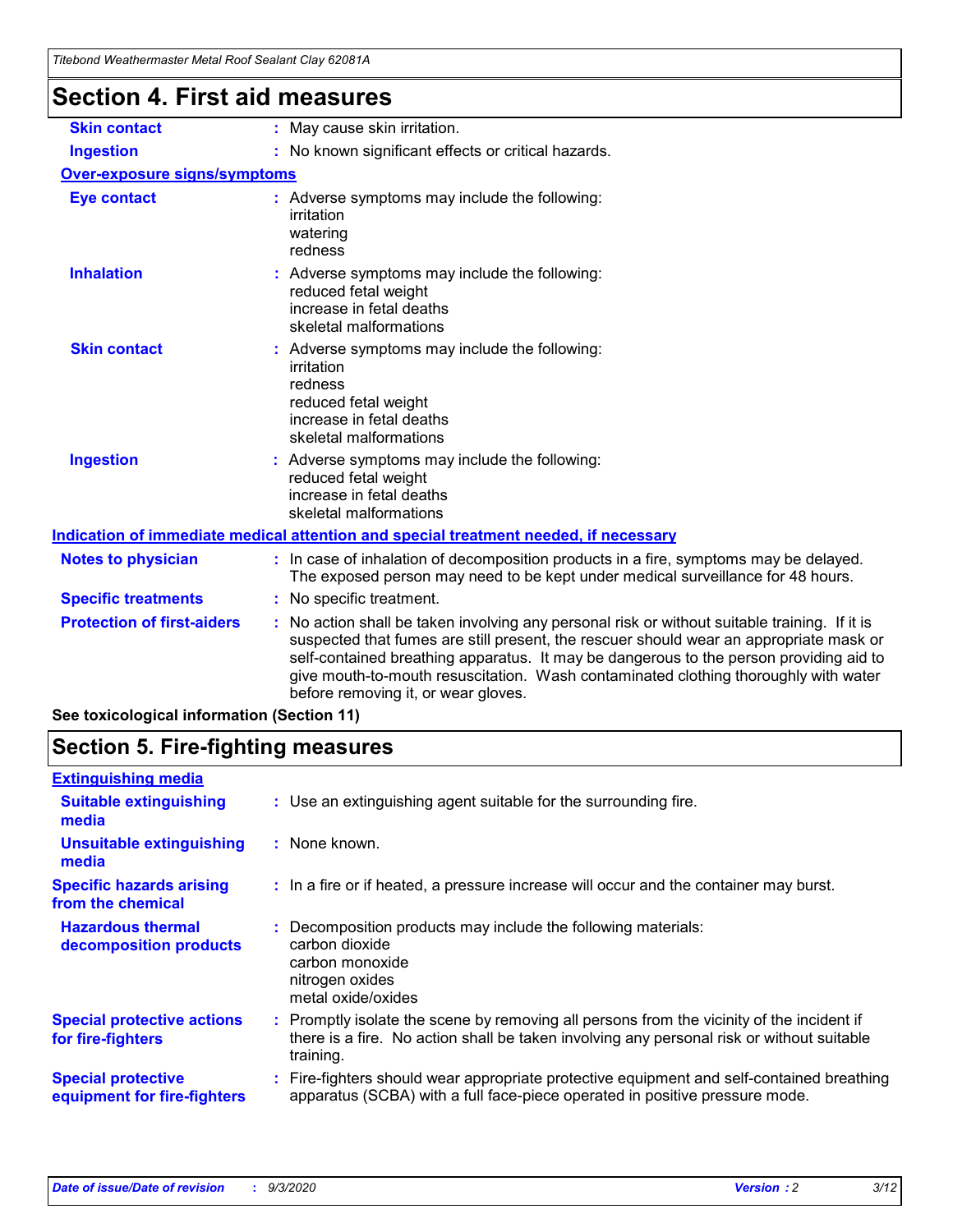### **Section 6. Accidental release measures**

|                                                              | Personal precautions, protective equipment and emergency procedures                                                                                                                                                                                                                                                                                                                                                                                                                                                                                                                                                                                                                                          |  |  |  |
|--------------------------------------------------------------|--------------------------------------------------------------------------------------------------------------------------------------------------------------------------------------------------------------------------------------------------------------------------------------------------------------------------------------------------------------------------------------------------------------------------------------------------------------------------------------------------------------------------------------------------------------------------------------------------------------------------------------------------------------------------------------------------------------|--|--|--|
| For non-emergency<br>personnel                               | : No action shall be taken involving any personal risk or without suitable training.<br>Evacuate surrounding areas. Keep unnecessary and unprotected personnel from<br>entering. Do not touch or walk through spilled material. Avoid breathing vapor or mist.<br>Provide adequate ventilation. Wear appropriate respirator when ventilation is<br>inadequate. Put on appropriate personal protective equipment.                                                                                                                                                                                                                                                                                             |  |  |  |
| For emergency responders                                     | : If specialized clothing is required to deal with the spillage, take note of any information in<br>Section 8 on suitable and unsuitable materials. See also the information in "For non-<br>emergency personnel".                                                                                                                                                                                                                                                                                                                                                                                                                                                                                           |  |  |  |
| <b>Environmental precautions</b>                             | : Avoid dispersal of spilled material and runoff and contact with soil, waterways, drains<br>and sewers. Inform the relevant authorities if the product has caused environmental<br>pollution (sewers, waterways, soil or air).                                                                                                                                                                                                                                                                                                                                                                                                                                                                              |  |  |  |
| <b>Methods and materials for containment and cleaning up</b> |                                                                                                                                                                                                                                                                                                                                                                                                                                                                                                                                                                                                                                                                                                              |  |  |  |
| <b>Small spill</b>                                           | : Stop leak if without risk. Move containers from spill area. Dilute with water and mop up<br>if water-soluble. Alternatively, or if water-insoluble, absorb with an inert dry material and<br>place in an appropriate waste disposal container. Dispose of via a licensed waste<br>disposal contractor.                                                                                                                                                                                                                                                                                                                                                                                                     |  |  |  |
| <b>Large spill</b>                                           | : Stop leak if without risk. Move containers from spill area. Approach release from<br>upwind. Prevent entry into sewers, water courses, basements or confined areas. Wash<br>spillages into an effluent treatment plant or proceed as follows. Contain and collect<br>spillage with non-combustible, absorbent material e.g. sand, earth, vermiculite or<br>diatomaceous earth and place in container for disposal according to local regulations<br>(see Section 13). Dispose of via a licensed waste disposal contractor. Contaminated<br>absorbent material may pose the same hazard as the spilled product. Note: see<br>Section 1 for emergency contact information and Section 13 for waste disposal. |  |  |  |

## **Section 7. Handling and storage**

### **Precautions for safe handling**

| <b>Protective measures</b>                                                       | : Put on appropriate personal protective equipment (see Section 8). Persons with a<br>history of skin sensitization problems should not be employed in any process in which<br>this product is used. Avoid exposure - obtain special instructions before use. Avoid<br>exposure during pregnancy. Do not handle until all safety precautions have been read<br>and understood. Do not get in eyes or on skin or clothing. Do not ingest. Avoid<br>breathing vapor or mist. If during normal use the material presents a respiratory hazard,<br>use only with adequate ventilation or wear appropriate respirator. Keep in the original<br>container or an approved alternative made from a compatible material, kept tightly<br>closed when not in use. Empty containers retain product residue and can be hazardous.<br>Do not reuse container. |
|----------------------------------------------------------------------------------|--------------------------------------------------------------------------------------------------------------------------------------------------------------------------------------------------------------------------------------------------------------------------------------------------------------------------------------------------------------------------------------------------------------------------------------------------------------------------------------------------------------------------------------------------------------------------------------------------------------------------------------------------------------------------------------------------------------------------------------------------------------------------------------------------------------------------------------------------|
| <b>Advice on general</b><br>occupational hygiene                                 | : Eating, drinking and smoking should be prohibited in areas where this material is<br>handled, stored and processed. Workers should wash hands and face before eating,<br>drinking and smoking. Remove contaminated clothing and protective equipment before<br>entering eating areas. See also Section 8 for additional information on hygiene<br>measures.                                                                                                                                                                                                                                                                                                                                                                                                                                                                                    |
| <b>Conditions for safe storage,</b><br>including any<br><i>incompatibilities</i> | Store between the following temperatures: 0 to $120^{\circ}$ C (32 to $248^{\circ}$ F). Store in<br>accordance with local regulations. Store in original container protected from direct<br>sunlight in a dry, cool and well-ventilated area, away from incompatible materials (see<br>Section 10) and food and drink. Store locked up. Keep container tightly closed and<br>sealed until ready for use. Containers that have been opened must be carefully<br>resealed and kept upright to prevent leakage. Do not store in unlabeled containers.<br>Use appropriate containment to avoid environmental contamination. See Section 10 for<br>incompatible materials before handling or use.                                                                                                                                                     |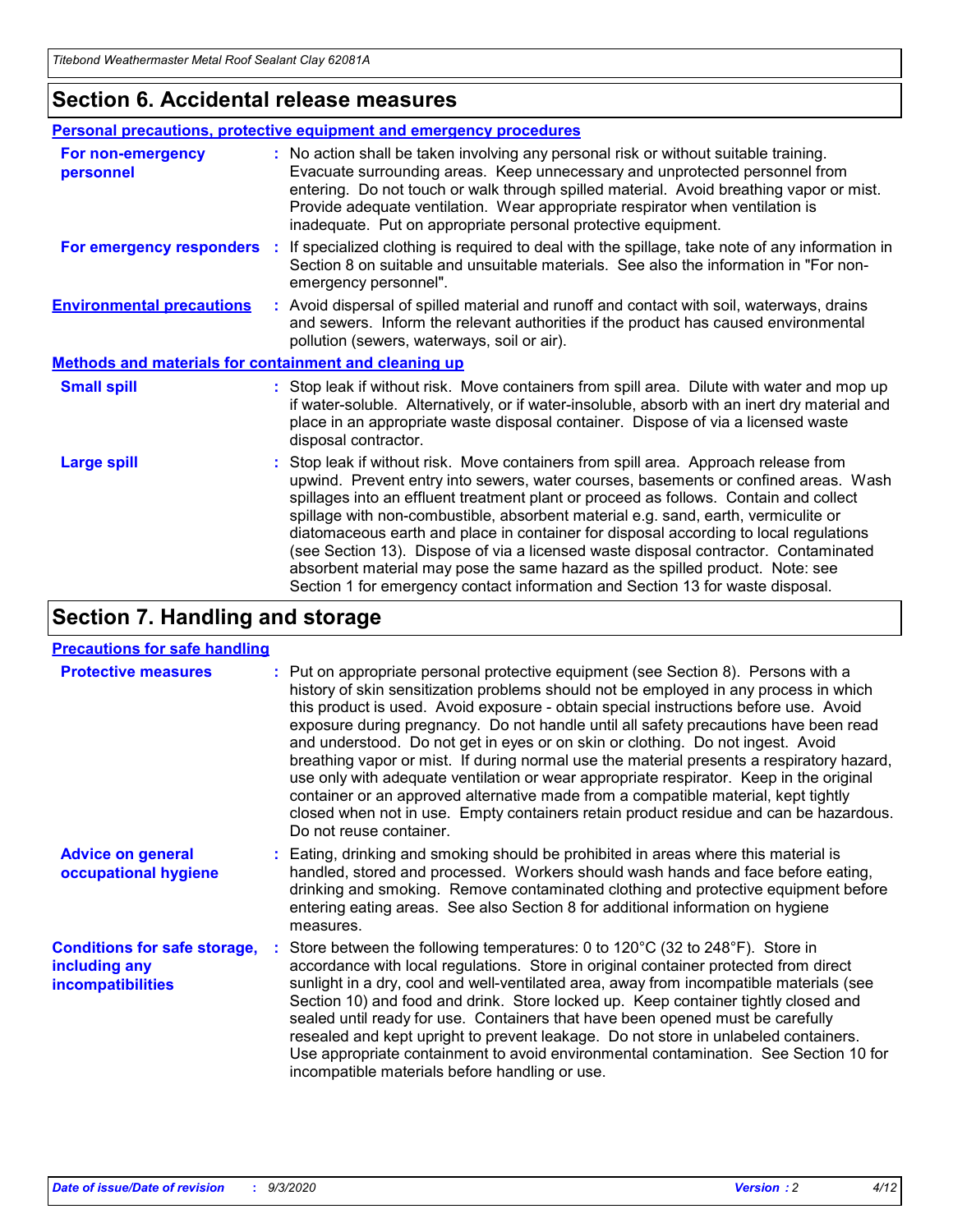## **Section 8. Exposure controls/personal protection**

### **Control parameters**

#### **Occupational exposure limits**

| <b>Ingredient name</b>                               |    |                        | <b>Exposure limits</b>                                                                                                                                                                                                                                                                                                                                                                                                                                                                                                                                                                                                 |
|------------------------------------------------------|----|------------------------|------------------------------------------------------------------------------------------------------------------------------------------------------------------------------------------------------------------------------------------------------------------------------------------------------------------------------------------------------------------------------------------------------------------------------------------------------------------------------------------------------------------------------------------------------------------------------------------------------------------------|
| 3-aminopropyltriethoxysilane<br>Dibutyltin dilaurate |    |                        | None.<br>ACGIH TLV (United States, 3/2020). Absorbed through skin.<br>Notes: as Sn<br>TWA: $0.1 \text{ mg/m}^3$ , (as Sn) 8 hours.<br>STEL: 0.2 mg/m <sup>3</sup> , (as Sn) 15 minutes.<br>NIOSH REL (United States, 10/2016). Absorbed through skin.<br>Notes: as Sn<br>TWA: 0.1 mg/m <sup>3</sup> , (as Sn) 10 hours.<br>OSHA PEL (United States, 5/2018). Notes: as Sn<br>TWA: $0.1 \text{ mg/m}^3$ , (as Sn) 8 hours.<br>OSHA PEL 1989 (United States, 3/1989). Absorbed through skin.<br>Notes: measured as Sn<br>TWA: 0.1 mg/m <sup>3</sup> , (measured as Sn) 8 hours. Form: Organic                            |
| <b>Appropriate engineering</b><br>controls           |    |                        | : If user operations generate dust, fumes, gas, vapor or mist, use process enclosures,<br>local exhaust ventilation or other engineering controls to keep worker exposure to<br>airborne contaminants below any recommended or statutory limits.                                                                                                                                                                                                                                                                                                                                                                       |
| <b>Environmental exposure</b><br>controls            |    |                        | Emissions from ventilation or work process equipment should be checked to ensure<br>they comply with the requirements of environmental protection legislation. In some<br>cases, fume scrubbers, filters or engineering modifications to the process equipment<br>will be necessary to reduce emissions to acceptable levels.                                                                                                                                                                                                                                                                                          |
| <b>Individual protection measures</b>                |    |                        |                                                                                                                                                                                                                                                                                                                                                                                                                                                                                                                                                                                                                        |
| <b>Hygiene measures</b>                              |    |                        | : Wash hands, forearms and face thoroughly after handling chemical products, before<br>eating, smoking and using the lavatory and at the end of the working period.<br>Appropriate techniques should be used to remove potentially contaminated clothing.<br>Contaminated work clothing should not be allowed out of the workplace. Wash<br>contaminated clothing before reusing. Ensure that eyewash stations and safety<br>showers are close to the workstation location.                                                                                                                                            |
| <b>Eye/face protection</b>                           |    |                        | : Safety eyewear complying with an approved standard should be used when a risk<br>assessment indicates this is necessary to avoid exposure to liquid splashes, mists,<br>gases or dusts. If contact is possible, the following protection should be worn, unless<br>the assessment indicates a higher degree of protection: chemical splash goggles.                                                                                                                                                                                                                                                                  |
| <b>Skin protection</b>                               |    |                        |                                                                                                                                                                                                                                                                                                                                                                                                                                                                                                                                                                                                                        |
| <b>Hand protection</b>                               |    |                        | : Chemical-resistant, impervious gloves complying with an approved standard should be<br>worn at all times when handling chemical products if a risk assessment indicates this is<br>necessary. Considering the parameters specified by the glove manufacturer, check<br>during use that the gloves are still retaining their protective properties. It should be<br>noted that the time to breakthrough for any glove material may be different for different<br>glove manufacturers. In the case of mixtures, consisting of several substances, the<br>protection time of the gloves cannot be accurately estimated. |
| <b>Body protection</b>                               |    | handling this product. | Personal protective equipment for the body should be selected based on the task being<br>performed and the risks involved and should be approved by a specialist before                                                                                                                                                                                                                                                                                                                                                                                                                                                |
| <b>Other skin protection</b>                         |    |                        | : Appropriate footwear and any additional skin protection measures should be selected<br>based on the task being performed and the risks involved and should be approved by a<br>specialist before handling this product.                                                                                                                                                                                                                                                                                                                                                                                              |
| <b>Respiratory protection</b>                        | ÷. | aspects of use.        | Based on the hazard and potential for exposure, select a respirator that meets the<br>appropriate standard or certification. Respirators must be used according to a<br>respiratory protection program to ensure proper fitting, training, and other important                                                                                                                                                                                                                                                                                                                                                         |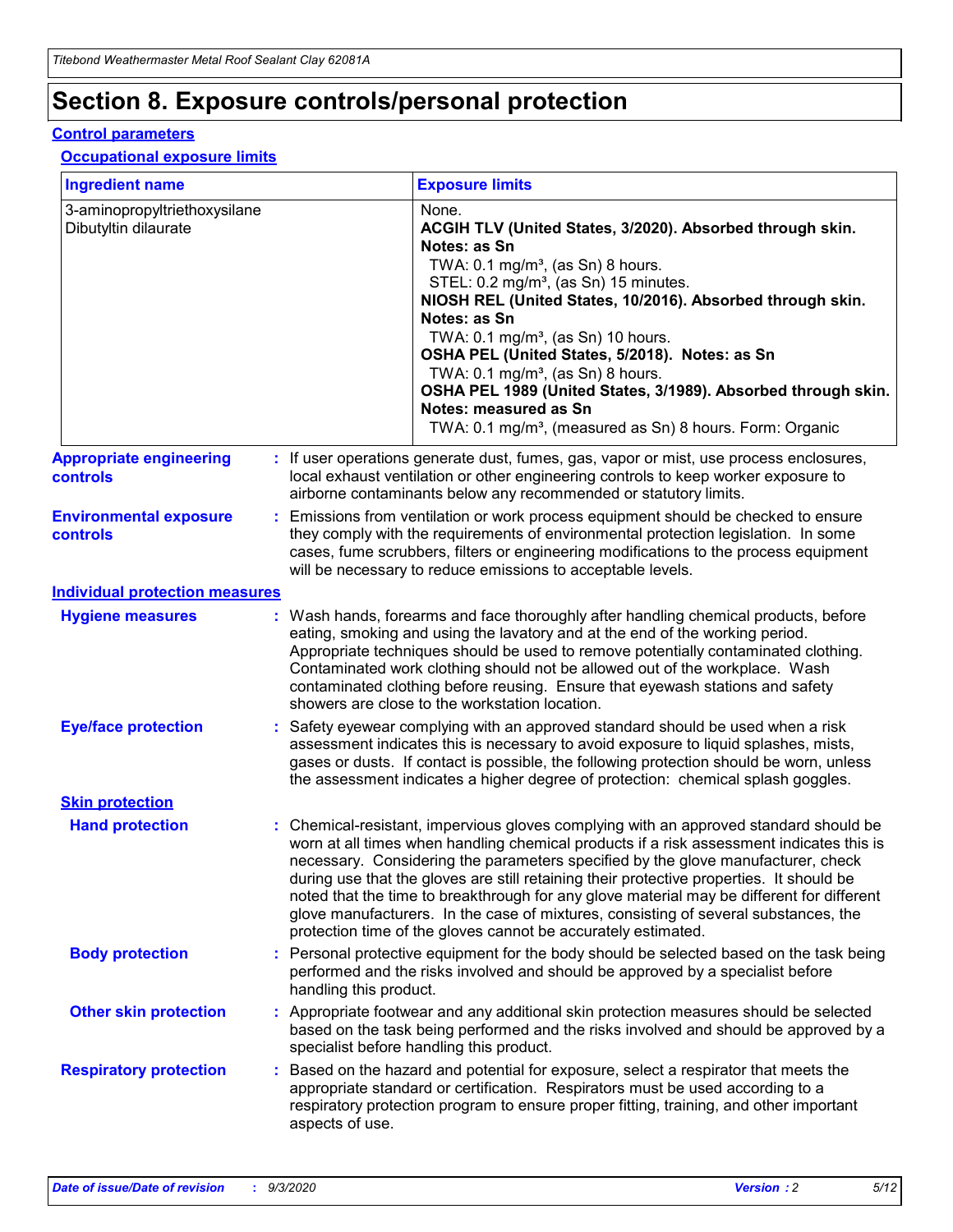### **Section 9. Physical and chemical properties**

#### **Appearance**

| <b>Physical state</b>                             | : Liquid. [Paste.]                                              |
|---------------------------------------------------|-----------------------------------------------------------------|
| <b>Color</b>                                      | Clay.                                                           |
| Odor                                              | Characteristic.                                                 |
| <b>Odor threshold</b>                             | Not available.                                                  |
| pH                                                | Not applicable.                                                 |
| <b>Melting point</b>                              | : Not available.                                                |
| <b>Boiling point</b>                              | : $>200^{\circ}$ C ( $>392^{\circ}$ F)                          |
| <b>Flash point</b>                                | Closed cup: >200°C (>392°F) [Setaflash.]                        |
| <b>Evaporation rate</b>                           | $:$ >1 (butyl acetate = 1)                                      |
| <b>Flammability (solid, gas)</b>                  | : Not available.                                                |
| Lower and upper explosive<br>(flammable) limits   | $:$ Not available.                                              |
| <b>VOC (less water, less</b><br>exempt solvents)  | : 0 g/l                                                         |
| <b>Volatility</b>                                 | $: 0\%$ (w/w)                                                   |
| <b>Vapor density</b>                              | Not available.                                                  |
| <b>Relative density</b>                           | $\frac{1}{2}$ 2.432                                             |
| <b>Solubility</b>                                 | Insoluble in the following materials: cold water and hot water. |
| <b>Solubility in water</b>                        | Not available.                                                  |
| <b>Partition coefficient: n-</b><br>octanol/water | : Not available.                                                |
| <b>Auto-ignition temperature</b>                  | : Not available.                                                |
| <b>Decomposition temperature</b>                  | $:$ Not available.                                              |
| <b>Viscosity</b>                                  | $:$ Not available.                                              |

## **Section 10. Stability and reactivity**

| <b>Reactivity</b>                            |    | : No specific test data related to reactivity available for this product or its ingredients.            |
|----------------------------------------------|----|---------------------------------------------------------------------------------------------------------|
| <b>Chemical stability</b>                    |    | : The product is stable.                                                                                |
| <b>Possibility of hazardous</b><br>reactions |    | : Under normal conditions of storage and use, hazardous reactions will not occur.                       |
| <b>Conditions to avoid</b>                   |    | : No specific data.                                                                                     |
| <b>Incompatible materials</b>                | ٠. | No specific data.                                                                                       |
| <b>Hazardous decomposition</b><br>products   | ÷. | Under normal conditions of storage and use, hazardous decomposition products should<br>not be produced. |

## **Section 11. Toxicological information**

### **Information on toxicological effects**

### **Acute toxicity**

| <b>Product/ingredient name</b> | <b>Result</b>           | <b>Species</b> | <b>Dose</b>                | <b>Exposure</b> |
|--------------------------------|-------------------------|----------------|----------------------------|-----------------|
| 3-aminopropyltriethoxysilane   | <b>ILD50 Dermal</b>     | Rabbit         | 4.29 g/kg                  |                 |
| Dibutyltin dilaurate           | ILD50 Oral<br>LD50 Oral | Rat<br>Rat     | $1.57$ g/kg<br>175 $mg/kg$ |                 |
|                                |                         |                |                            |                 |

**Irritation/Corrosion**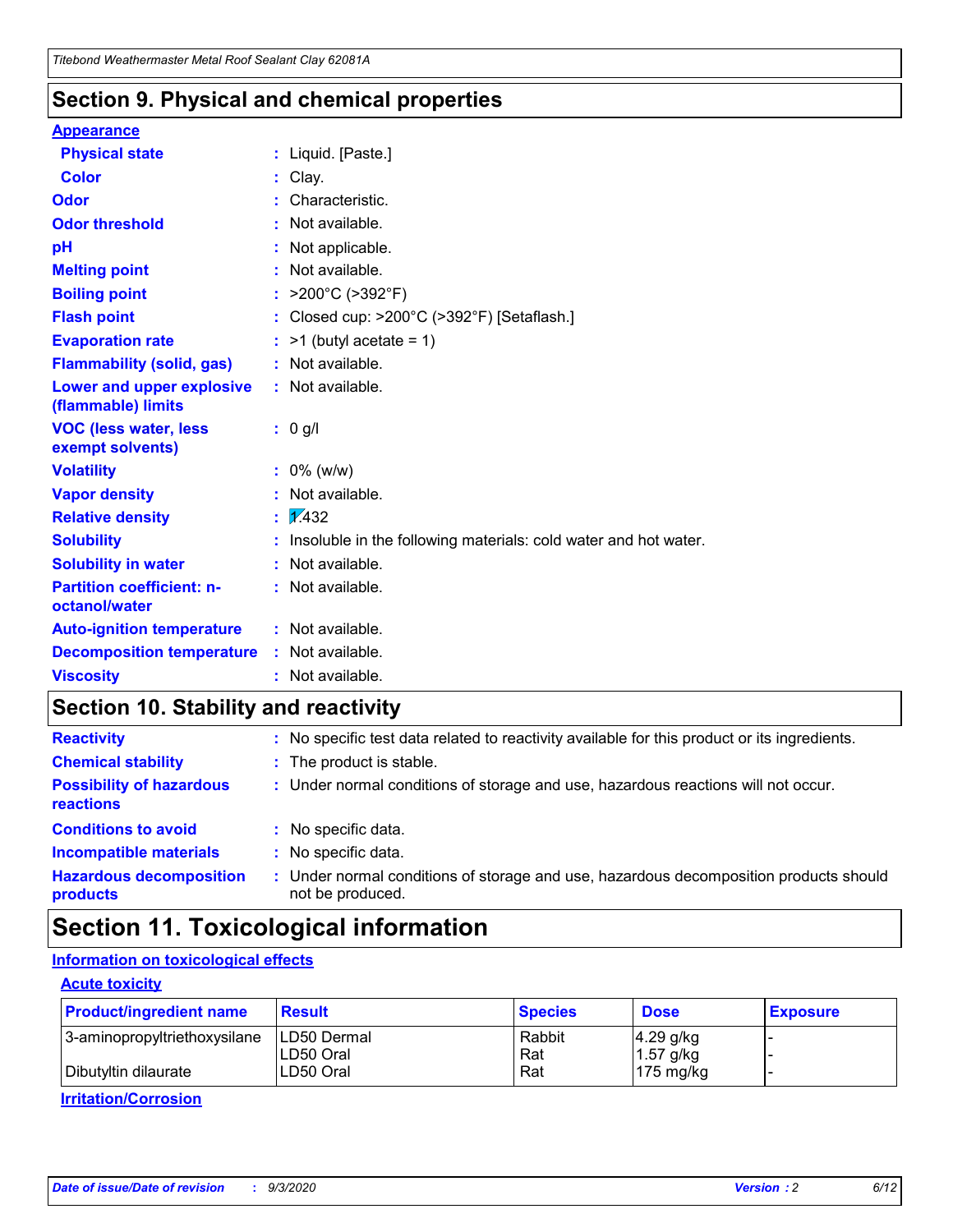## **Section 11. Toxicological information**

| <b>Product/ingredient name</b> | <b>Result</b>            | <b>Species</b> | <b>Score</b> | <b>Exposure</b>           | <b>Observation</b> |
|--------------------------------|--------------------------|----------------|--------------|---------------------------|--------------------|
| 3-aminopropyltriethoxysilane   | Eyes - Mild irritant     | Rabbit         |              | $100$ mg                  |                    |
|                                | Eyes - Severe irritant   | Rabbit         |              | 24 hours 750              |                    |
|                                |                          |                |              | ug                        |                    |
|                                | Skin - Severe irritant   | Rabbit         |              | 24 hours 5                | -                  |
| Dibutyltin dilaurate           | Eyes - Moderate irritant | Rabbit         |              | mg<br><b>24 hours 100</b> |                    |
|                                |                          |                |              | mg                        |                    |
|                                | Skin - Severe irritant   | Rabbit         |              | 500 mg                    | -                  |

### **Sensitization**

Not available.

### **Mutagenicity**

Not available.

#### **Carcinogenicity**

Not available.

#### **Reproductive toxicity**

Not available.

### **Teratogenicity**

Not available.

### **Specific target organ toxicity (single exposure)**

Not available.

### **Specific target organ toxicity (repeated exposure)**

| <b>Name</b>                                                                         |                                                                            | <b>Category</b>                                     | <b>Route of</b><br>exposure | <b>Target organs</b> |  |  |
|-------------------------------------------------------------------------------------|----------------------------------------------------------------------------|-----------------------------------------------------|-----------------------------|----------------------|--|--|
| Dibutyltin dilaurate                                                                |                                                                            | Category 1                                          | -                           | respiratory system   |  |  |
| <b>Aspiration hazard</b><br>Not available.                                          |                                                                            |                                                     |                             |                      |  |  |
| <b>Information on the likely</b><br>routes of exposure                              | : Not available.                                                           |                                                     |                             |                      |  |  |
| <b>Potential acute health effects</b>                                               |                                                                            |                                                     |                             |                      |  |  |
| <b>Eye contact</b>                                                                  | : May cause eye irritation.                                                |                                                     |                             |                      |  |  |
| <b>Inhalation</b>                                                                   |                                                                            | : No known significant effects or critical hazards. |                             |                      |  |  |
| <b>Skin contact</b>                                                                 |                                                                            | : May cause skin irritation.                        |                             |                      |  |  |
| <b>Ingestion</b>                                                                    |                                                                            | : No known significant effects or critical hazards. |                             |                      |  |  |
| <b>Symptoms related to the physical, chemical and toxicological characteristics</b> |                                                                            |                                                     |                             |                      |  |  |
| <b>Eye contact</b>                                                                  | irritation<br>watering<br>redness                                          | : Adverse symptoms may include the following:       |                             |                      |  |  |
| <b>Inhalation</b>                                                                   | reduced fetal weight<br>increase in fetal deaths<br>skeletal malformations | : Adverse symptoms may include the following:       |                             |                      |  |  |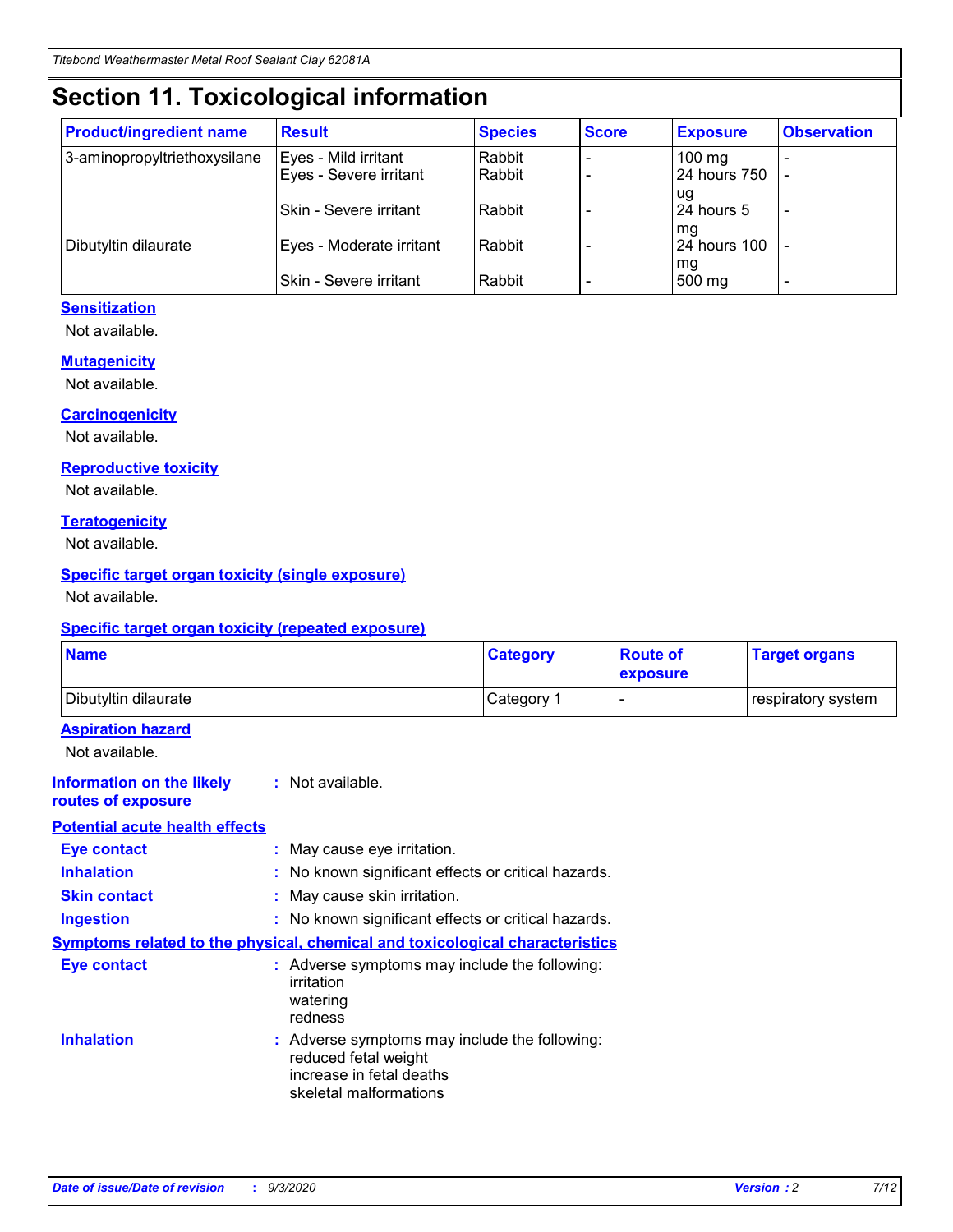*Titebond Weathermaster Metal Roof Sealant Clay 62081A*

## **Section 11. Toxicological information**

| <b>Skin contact</b>                     | irritation<br>redness<br>reduced fetal weight<br>increase in fetal deaths<br>skeletal malformations | : Adverse symptoms may include the following:                                            |
|-----------------------------------------|-----------------------------------------------------------------------------------------------------|------------------------------------------------------------------------------------------|
| <b>Ingestion</b>                        | reduced fetal weight<br>increase in fetal deaths<br>skeletal malformations                          | : Adverse symptoms may include the following:                                            |
|                                         |                                                                                                     | Delayed and immediate effects and also chronic effects from short and long term exposure |
| <b>Short term exposure</b>              |                                                                                                     |                                                                                          |
| <b>Potential immediate</b><br>effects   | : Not available.                                                                                    |                                                                                          |
| <b>Potential delayed effects</b>        | : Not available.                                                                                    |                                                                                          |
| <b>Long term exposure</b>               |                                                                                                     |                                                                                          |
| <b>Potential immediate</b><br>effects   | : Not available.                                                                                    |                                                                                          |
| <b>Potential delayed effects</b>        | : Not available.                                                                                    |                                                                                          |
| <b>Potential chronic health effects</b> |                                                                                                     |                                                                                          |
| Not available.                          |                                                                                                     |                                                                                          |
| <b>General</b>                          | very low levels.                                                                                    | : Once sensitized, a severe allergic reaction may occur when subsequently exposed to     |
| <b>Carcinogenicity</b>                  |                                                                                                     | : No known significant effects or critical hazards.                                      |
| <b>Mutagenicity</b>                     |                                                                                                     | No known significant effects or critical hazards.                                        |
| <b>Teratogenicity</b>                   |                                                                                                     | May damage the unborn child.                                                             |
| <b>Developmental effects</b>            |                                                                                                     | : No known significant effects or critical hazards.                                      |
| <b>Fertility effects</b>                | May damage fertility.                                                                               |                                                                                          |
| <b>Numerical measures of toxicity</b>   |                                                                                                     |                                                                                          |
| <b>Acute toxicity estimates</b>         |                                                                                                     |                                                                                          |
| Not available.                          |                                                                                                     |                                                                                          |

## **Section 12. Ecological information**

### **Toxicity**

| <b>Product/ingredient name</b> | <b>Result</b>                                       | <b>Species</b>               | <b>Exposure</b>       |
|--------------------------------|-----------------------------------------------------|------------------------------|-----------------------|
| Dibutyltin dilaurate           | $ IC50>3$ mg/l<br>Chronic EC10 > 2 mg/l Fresh water | Algae<br>Algae - Desmodesmus | 72 hours<br>196 hours |
|                                |                                                     | subspicatus                  |                       |

### **Persistence and degradability**

| <b>Product/ingredient name</b> | <b>Test</b>                                                                    | <b>Result</b>  |                   | <b>Dose</b> | <b>Inoculum</b>         |
|--------------------------------|--------------------------------------------------------------------------------|----------------|-------------------|-------------|-------------------------|
| Dibutyltin dilaurate           | OECD 301F<br>Ready<br>Biodegradability -<br>Manometric<br>Respirometry<br>Test | 23 % - 28 days |                   |             |                         |
| <b>Product/ingredient name</b> | <b>Aquatic half-life</b>                                                       |                | <b>Photolysis</b> |             | <b>Biodegradability</b> |
| Dibutyltin dilaurate           |                                                                                |                |                   |             | <b>Inherent</b>         |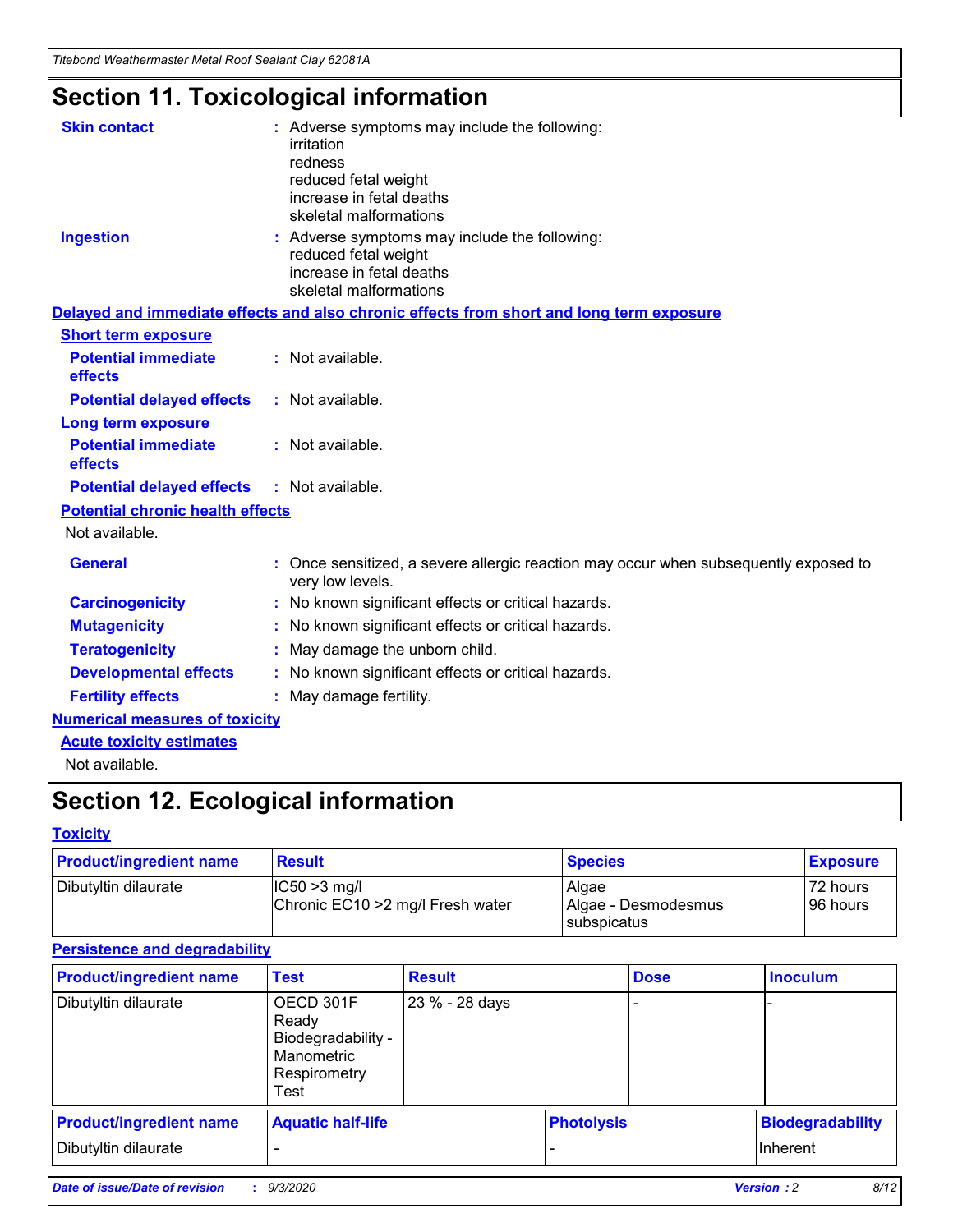## **Section 12. Ecological information**

### **Bioaccumulative potential**

| <b>Product/ingredient name</b> | $LoaPow$ | <b>BCF</b> | <b>Potential</b> |
|--------------------------------|----------|------------|------------------|
| 3-aminopropyltriethoxysilane   | 1.7      | 3.4        | low              |
| Dibutyltin dilaurate           | 4.44     | 2.91       | low              |

### **Mobility in soil**

| <b>MODINA IN SON</b>                                          |                                                     |
|---------------------------------------------------------------|-----------------------------------------------------|
| <b>Soil/water partition</b><br>coefficient (K <sub>oc</sub> ) | : Not available.                                    |
| <b>Other adverse effects</b>                                  | : No known significant effects or critical hazards. |

## **Section 13. Disposal considerations**

**Disposal methods :**

The generation of waste should be avoided or minimized wherever possible. Disposal of this product, solutions and any by-products should at all times comply with the requirements of environmental protection and waste disposal legislation and any regional local authority requirements. Dispose of surplus and non-recyclable products via a licensed waste disposal contractor. Waste should not be disposed of untreated to the sewer unless fully compliant with the requirements of all authorities with jurisdiction. Waste packaging should be recycled. Incineration or landfill should only be considered when recycling is not feasible. This material and its container must be disposed of in a safe way. Care should be taken when handling emptied containers that have not been cleaned or rinsed out. Empty containers or liners may retain some product residues. Avoid dispersal of spilled material and runoff and contact with soil, waterways, drains and sewers.

## **Section 14. Transport information**

|                                      | <b>DOT</b><br><b>Classification</b> | <b>TDG</b><br><b>Classification</b> | <b>Mexico</b><br><b>Classification</b> | <b>ADR/RID</b>           | <b>IMDG</b>              | <b>IATA</b>    |
|--------------------------------------|-------------------------------------|-------------------------------------|----------------------------------------|--------------------------|--------------------------|----------------|
| <b>UN number</b>                     | Not regulated.                      | Not regulated.                      | Not regulated.                         | Not regulated.           | Not regulated.           | Not regulated. |
| <b>UN proper</b><br>shipping name    |                                     |                                     |                                        |                          |                          |                |
| <b>Transport</b><br>hazard class(es) | $\qquad \qquad \blacksquare$        | $\overline{\phantom{0}}$            | $\overline{\phantom{a}}$               | $\overline{\phantom{0}}$ | $\overline{\phantom{0}}$ | $\blacksquare$ |
| <b>Packing group</b>                 |                                     |                                     |                                        |                          |                          |                |
| <b>Environmental</b><br>hazards      | No.                                 | No.                                 | No.                                    | No.                      | No.                      | No.            |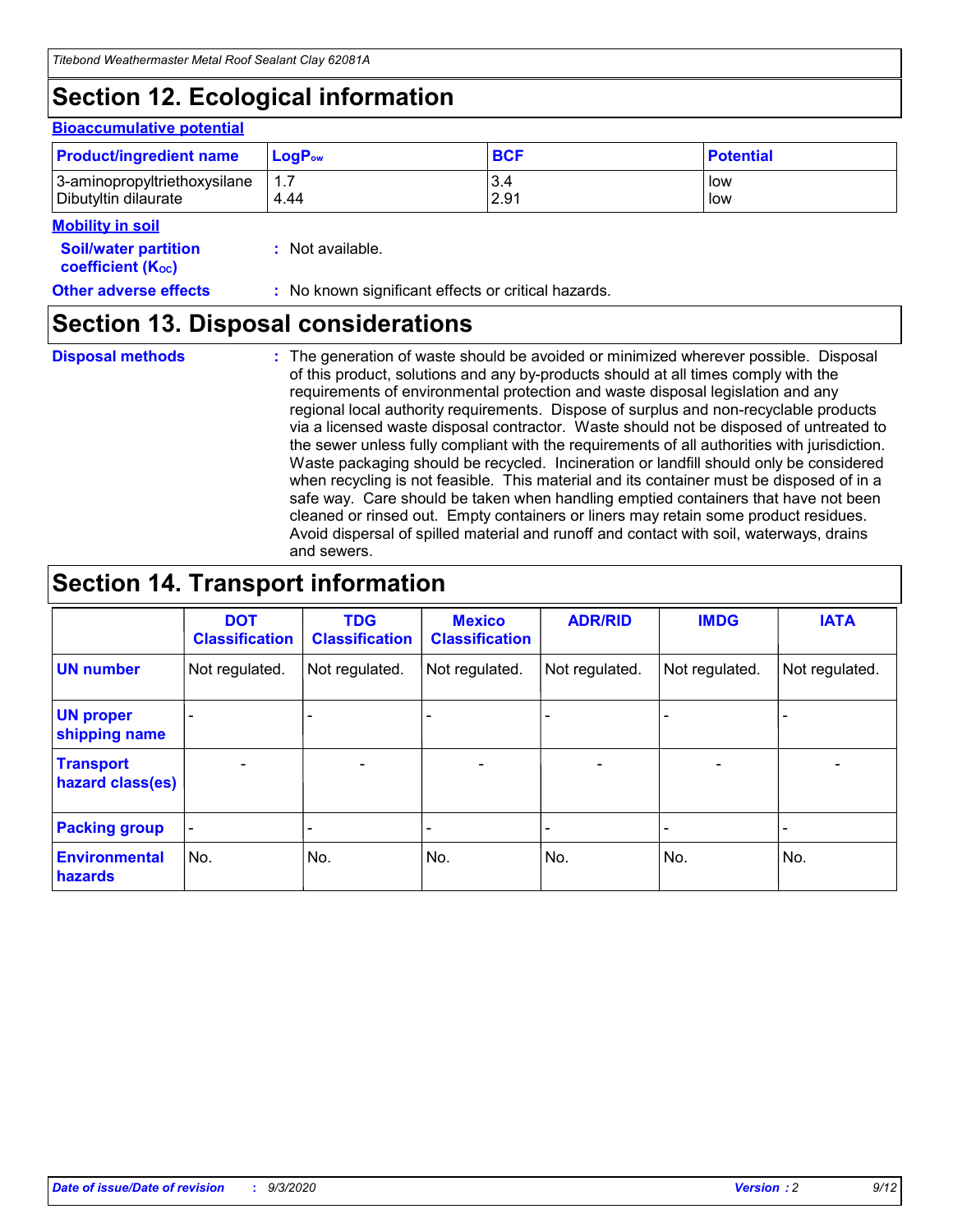## **Section 15. Regulatory information**

### **U.S. Federal regulations**

#### **SARA 302/304**

### **Composition/information on ingredients**

No products were found.

| SARA 304 RQ | Not applicable. |
|-------------|-----------------|
|-------------|-----------------|

#### **SARA 311/312**

**Classification :** EYE IRRITATION - Category 2B SKIN SENSITIZATION - Category 1 TOXIC TO REPRODUCTION - Category 1B HNOC - Product generates methanol during cure.

### **Composition/information on ingredients**

| <b>Name</b>                  | $\frac{9}{6}$ | <b>Classification</b>                                                                                                                                                                                                                                                                                      |
|------------------------------|---------------|------------------------------------------------------------------------------------------------------------------------------------------------------------------------------------------------------------------------------------------------------------------------------------------------------------|
| 3-aminopropyltriethoxysilane | $\leq$ 3      | <b>FLAMMABLE LIQUIDS - Category 4</b><br><b>ACUTE TOXICITY (oral) - Category 4</b><br><b>SKIN IRRITATION - Category 2</b><br>EYE IRRITATION - Category 2A                                                                                                                                                  |
| Dibutyltin dilaurate         | ≤0.3          | <b>ACUTE TOXICITY (oral) - Category 3</b><br>SKIN CORROSION - Category 1C<br>SERIOUS EYE DAMAGE - Category 1<br>SKIN SENSITIZATION - Category 1<br><b>GERM CELL MUTAGENICITY - Category 2</b><br>TOXIC TO REPRODUCTION - Category 1B<br>SPECIFIC TARGET ORGAN TOXICITY (REPEATED<br>EXPOSURE) - Category 1 |

### **State regulations**

**Massachusetts :**

: None of the components are listed.

**New York :** None of the components are listed. **New Jersey :** None of the components are listed.

**Pennsylvania :** None of the components are listed.

### **California Prop. 65**

WARNING: This product can expose you to methanol, which is known to the State of California to cause birth defects or other reproductive harm. For more information go to www.P65Warnings.ca.gov.

| Ingredient name | No significant risk Maximum<br>level | acceptable dosage<br><b>level</b> |
|-----------------|--------------------------------------|-----------------------------------|
| I methanol      |                                      | Yes.                              |

### **International regulations**

**Chemical Weapon Convention List Schedules I, II & III Chemicals** Not listed.

**Montreal Protocol**

Not listed.

**Stockholm Convention on Persistent Organic Pollutants**

Not listed.

**UNECE Aarhus Protocol on POPs and Heavy Metals** Not listed.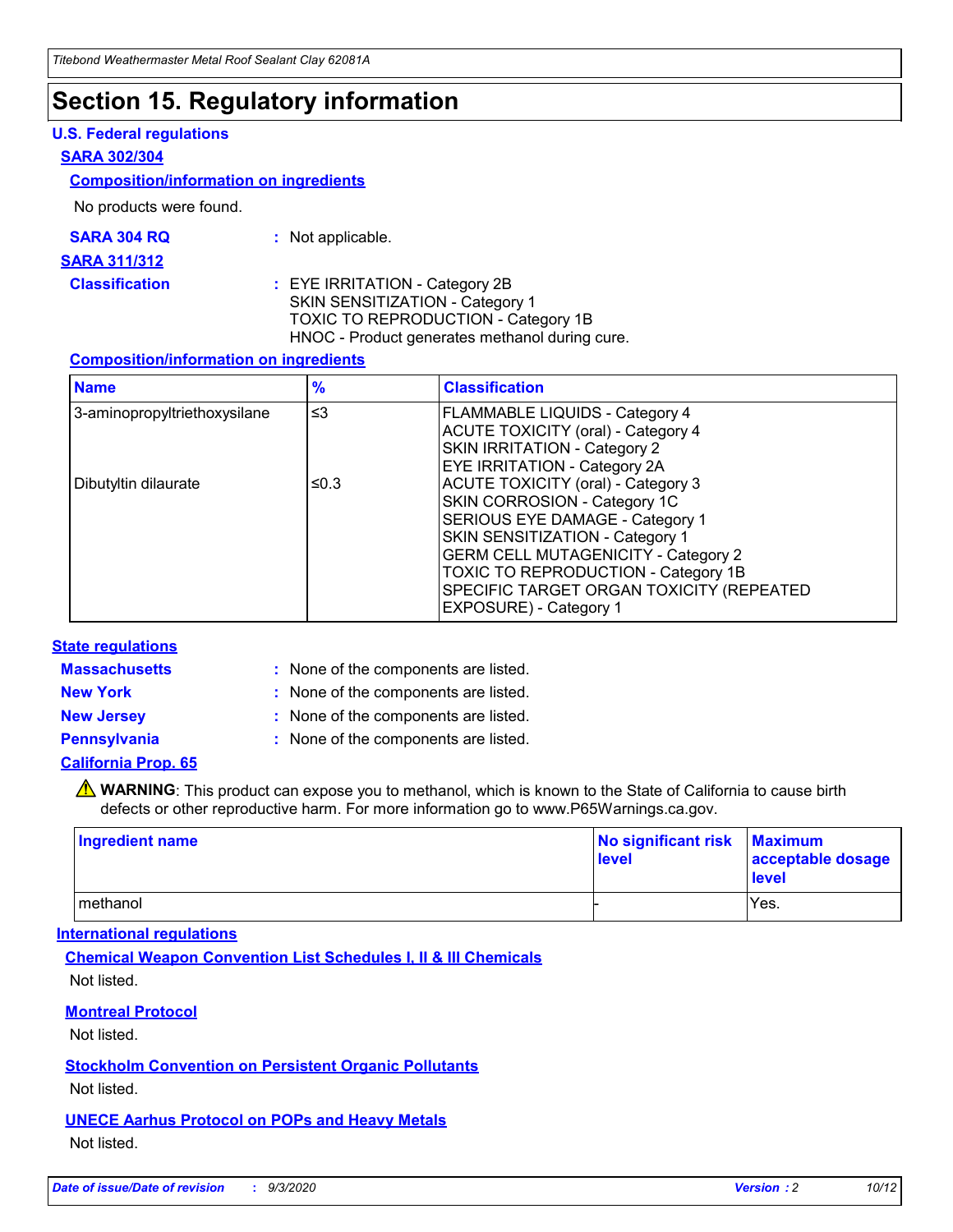## **Section 15. Regulatory information**

### **Inventory list**

- 
- **China :** Not determined.

**United States TSCA 8(b) inventory**

**:** All components are active or exempted.

## **Section 16. Other information**





**Caution: HMIS® ratings are based on a 0-4 rating scale, with 0 representing minimal hazards or risks, and 4 representing significant hazards or risks. Although HMIS® ratings and the associated label are not required on SDSs or products leaving a facility under 29 CFR 1910.1200, the preparer may choose to provide them. HMIS® ratings are to be used with a fully implemented HMIS® program. HMIS® is a registered trademark and service mark of the American Coatings Association, Inc.**

**The customer is responsible for determining the PPE code for this material. For more information on HMIS® Personal Protective Equipment (PPE) codes, consult the HMIS® Implementation Manual.**

**National Fire Protection Association (U.S.A.)**



**Reprinted with permission from NFPA 704-2001, Identification of the Hazards of Materials for Emergency Response Copyright ©1997, National Fire Protection Association, Quincy, MA 02269. This reprinted material is not the complete and official position of the National Fire Protection Association, on the referenced subject which is represented only by the standard in its entirety.**

**Copyright ©2001, National Fire Protection Association, Quincy, MA 02269. This warning system is intended to be interpreted and applied only by properly trained individuals to identify fire, health and reactivity hazards of chemicals. The user is referred to certain limited number of chemicals with recommended classifications in NFPA 49 and NFPA 325, which would be used as a guideline only. Whether the chemicals are classified by NFPA or not, anyone using the 704 systems to classify chemicals does so at their own risk.**

### **Procedure used to derive the classification**

| <b>Classification</b>                                                                                                | <b>Justification</b>                                  |
|----------------------------------------------------------------------------------------------------------------------|-------------------------------------------------------|
| <b>EYE IRRITATION - Category 2B</b><br><b>SKIN SENSITIZATION - Category 1</b><br>TOXIC TO REPRODUCTION - Category 1B | Expert judgment<br>Expert judgment<br>Expert judgment |
| <b>History</b>                                                                                                       |                                                       |

| <b>Date of printing</b>           | : 4/22/2022 |
|-----------------------------------|-------------|
| Date of issue/Date of<br>revision | : 9/3/2020  |
| Date of previous issue            | : 9/3/2020  |
| <b>Version</b>                    | $\cdot$ 2   |